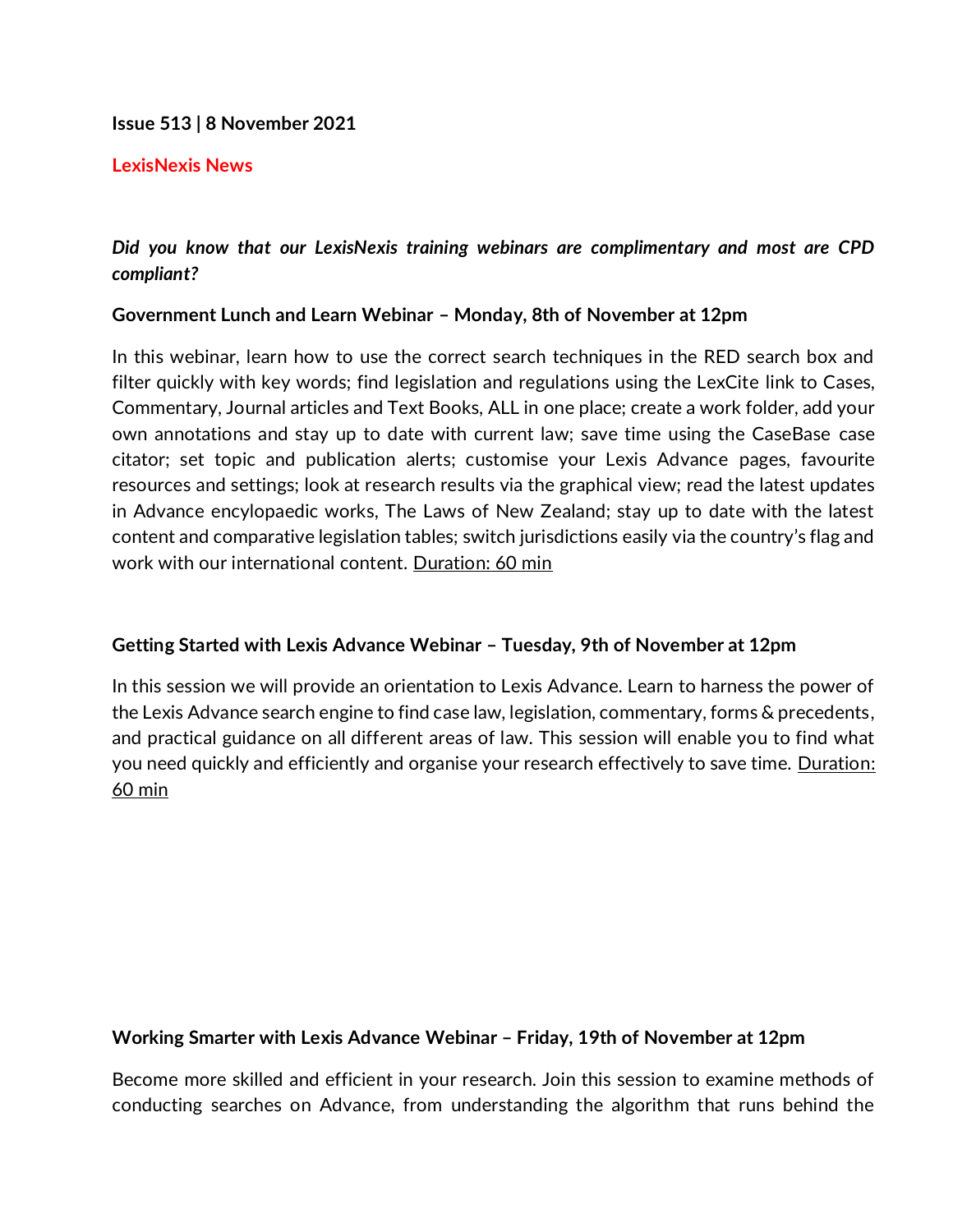scenes, to applying advanced filters to generate effective results. Learn to set up alerts and folders, share documents, and customise your publications pod and favourites to ensure that the platform is working efficiently for your research needs. Duration: 60 min

## **Content Webinars**

LexisNexis ONDEMAND webinars are delivered by subject experts and accompanied by a short comprehension quiz. Our current ONDEMAND webinars are as follows:

## **Employment Law Disciplinary Issues and Investigations [ONDEMAND]**

Guidance on the principles and practical issues associated with workplace disciplinary processes and investigations. Duration: 60 min

## **Fairness, Expectation and Reward in Inheritance Disputes [ONDEMAND]**

The webinar looks at the recurring issues of fairness and reward that are commonly encountered during inheritance disputes and provides legal advisors, arbitrators and mediators with tools to advise and manage these when drafting or advising clients on wills, estates and succession. Duration: 60 min

## **Customer Due Diligence Tips and Tricks [ONDEMAND]**

This webinar examines the ongoing challenges of knowing your customer and practicalities of ensuring appropriate customer due diligence in an increasingly digital world in order to meet AML/CFT requirements. Duration: 60 min

## **Letters of Administration on Intestacy: Issues and Solutions [ONDEMAND]**

Applying for a court order to administer a deceased estate when a person dies without a will is often complicated. This webinar appraises the requirements for an application of intestacy; the selection of appropriate evidence in support of the application and the recognition of factors that affect entitlement. Duration: 60 min

## **Letters of Administration with the Will Annexed [ONDEMAND]**

The application process for Letters of Administration with the will annexed differs from probate applications and knowing what matters need to be considered and addressed and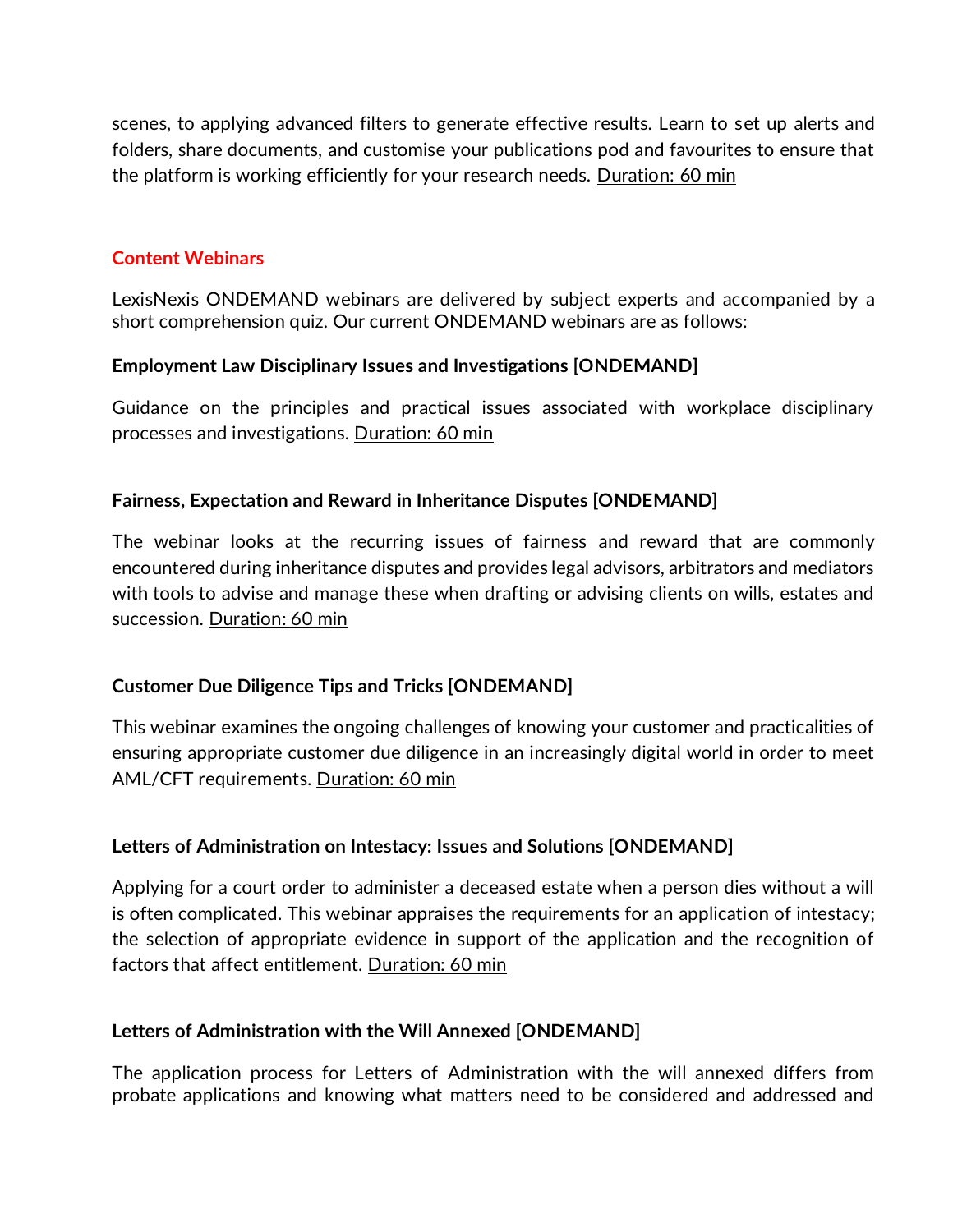supported by evidence, or indeed omitted, when making an application, is not always clear. This webinar provides guidance on recognising the key requirements for the preparation of a valid will and the requirements for making an improperly executed will declared valid. Duration: 60 min

## **Commercial**

**Textbooks**

*Heath and Whale Insolvency Law in New Zealand,* **4 th edition**

Paul Heath & Mike Whale (editors)

RRP\*incl GST: \$200.00

ISBN: 9781988546605 (book – two volume set)

Publication date: 10 September 2021

### *Directors' Powers and Duties,* **3rd edition**

Peter Watts QC

RRP\*incl GST: \$200.00 \$180.00 (pre-order price)

ISBN: 9781988546841 (book)

ISBN: 9781988546858 (ebook)

Publication date: December 2021

*Burrows, Finn & Todd on the Law of Contract in New Zealand,* **7th edition**

Stephen Todd & Matthew Barber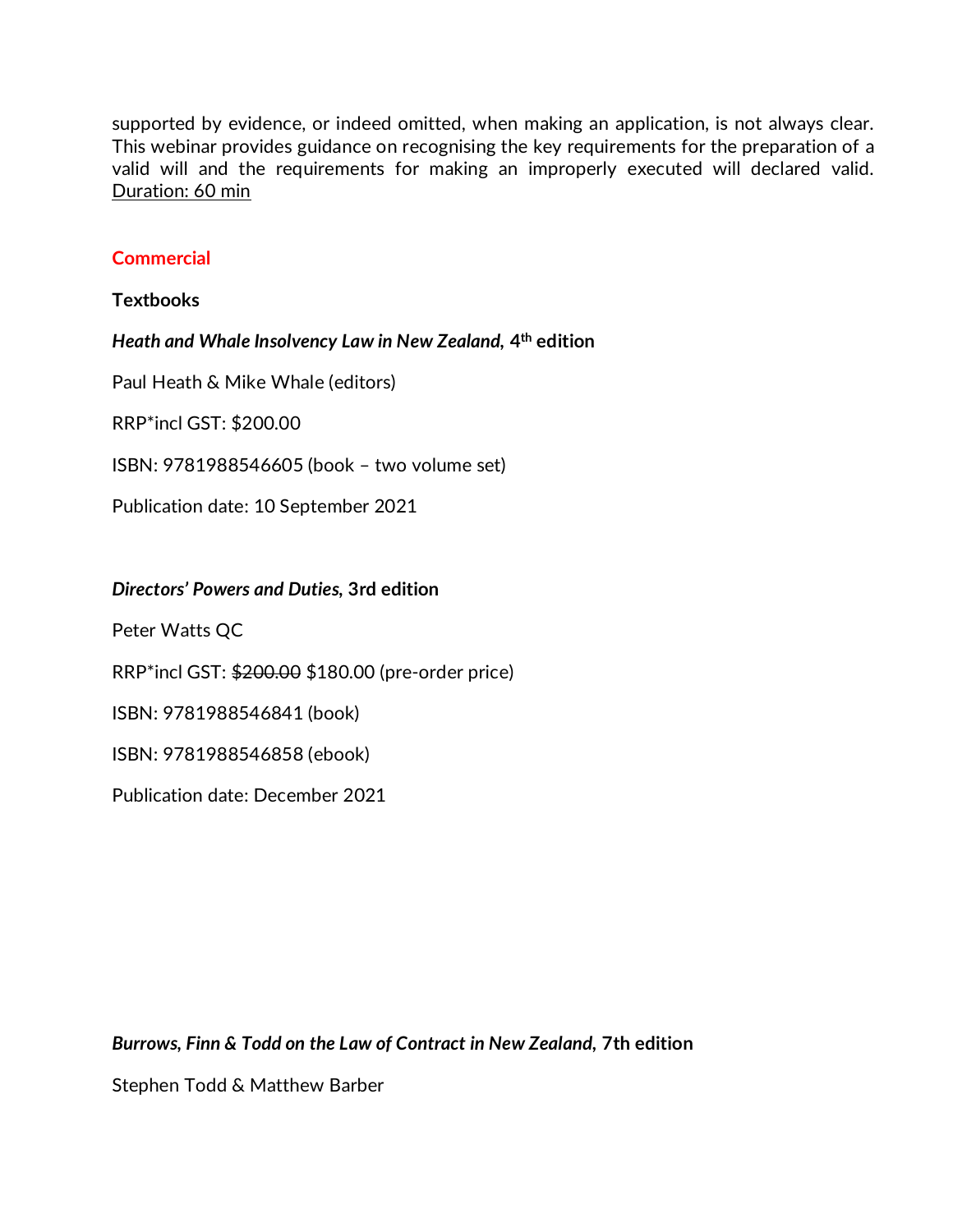RRP\*incl GST: \$200.00 \$180.00 (pre-order price) ISBN: 9781988546704 (book) ISBN: 9781988546711 (ebook) Publication date: March 2022

*Company Law in New Zealand,* **3rd edition** Peter Watts QC, Hon. Justice Neil Campbell & Chris Hare RRP\*incl GST: \$160.00 \$144.00 (pre-order price) ISBN: 9781988546346 (book) ISBN: 9781988546353 (ebook) Publication date: September 2022

## **Employment**

**Textbooks**

*Employment Law in Aotearoa New Zealand,* **3rd edition**

Gordon Anderson & Dawn Duncan

RRP\*incl GST: \$149.99 \$135.00 (pre-order price)

ISBN: 9781988546582 (book)

ISBN: 9781988546599 (ebook)

Publication date: December 2021

## **Family**

**Practical Guidance: Family**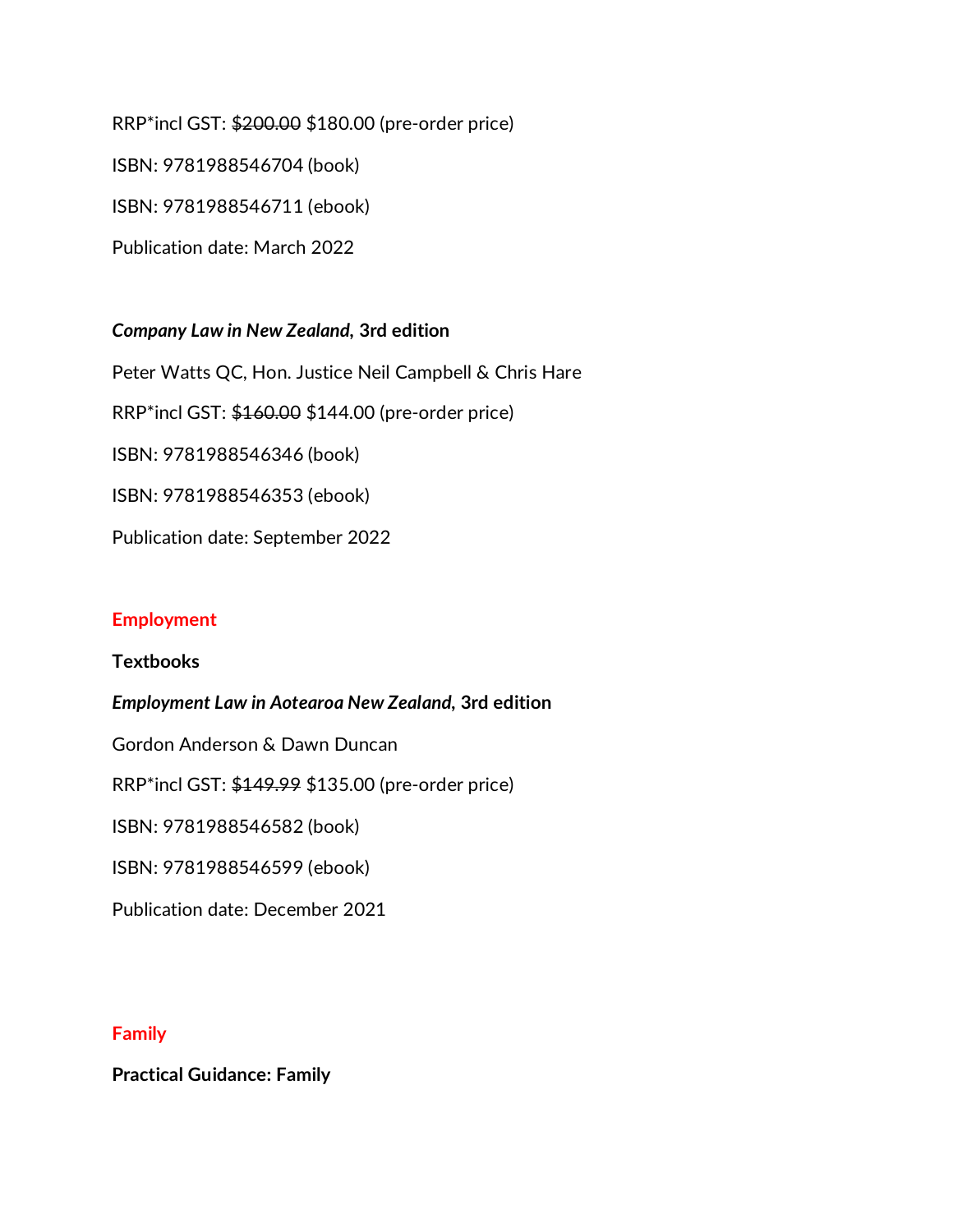Latest Legal Update

Ex-husband not entitled to half of proceeds of ex-wife's veterinary business sale

### **Textbooks**

*Family Law in New Zealand,* **20th edition** Mark Henaghan, Bill Atkin, Shonagh Burnhill & Anna Chapman RRP\*incl GST: \$175.00 ISBN: 9781988546636 (book – two volume set) Publication date: 18 October 2021

*Family Law Legislation,* **20th edition** LNNZ RRP\*incl GST: \$150.00 ISBN: 9781988546889 (book – two volume set) Publication date: 1 November 2021

#### **Procedure**

**Textbooks**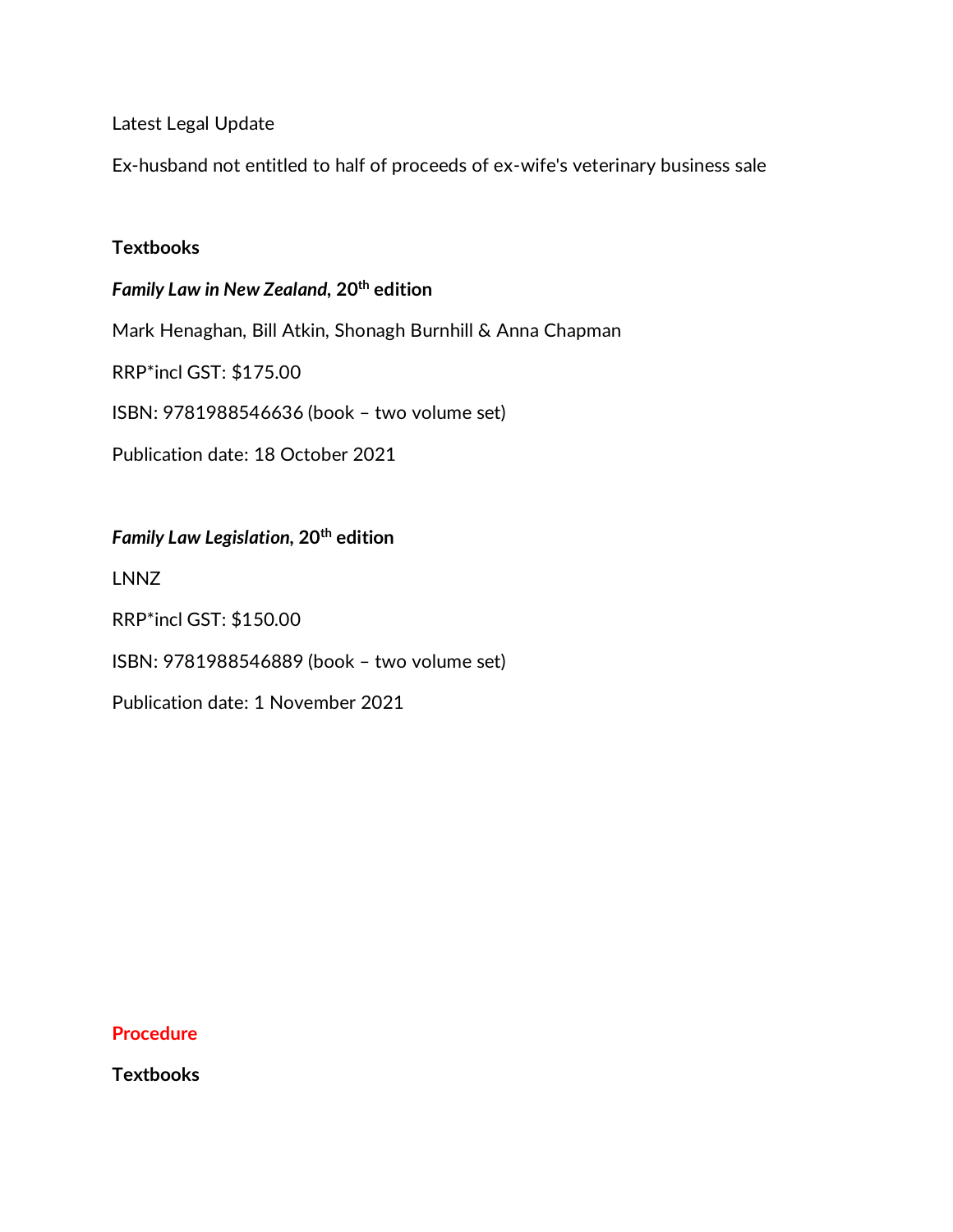## *Professional Responsibility in New Zealand, 2nd edition*

Matthew S R Palmer

RRP\*incl GST: \$200.00 \$180.00 (pre-order price)

ISBN: 9781988546728

Publication date: March 2022

## *The Law of Costs in New Zealand*

David Bullock & Tim Mullins

RRP\*incl GST: \$150.00 \$135.00 (pre-order price)

ISBN: 9781988546193

Publication date: April 2022

## **Property**

## **Practical Guidance: Property**

Latest Legal Update Land transfer search, registration and audit fees to increase from Feb 2022

### **Trusts**

**Textbook**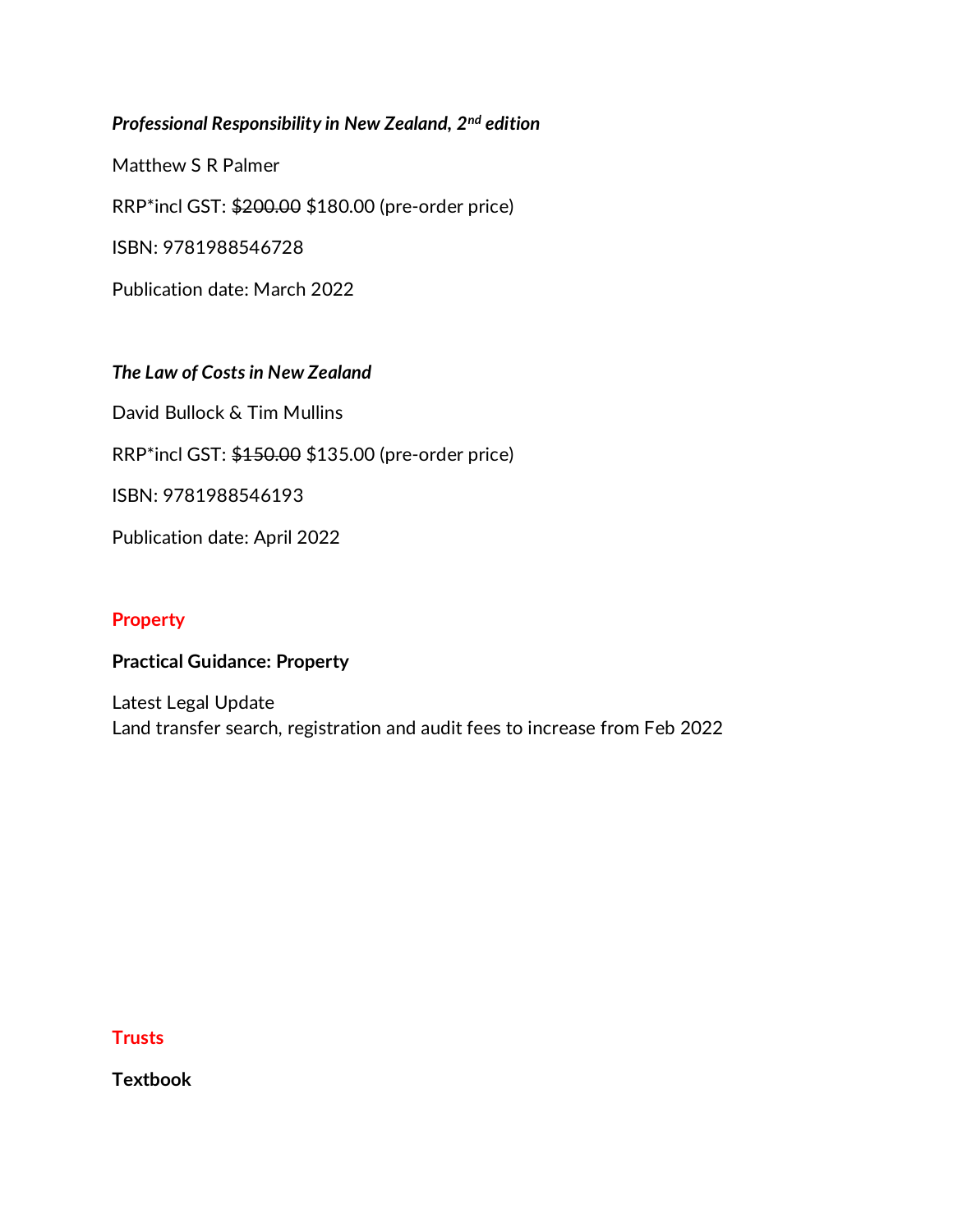*Garrow and Kelly Law of Trusts and Trustees***, 8th edition** Chris Kelly, Greg Kelly, Colette McKenzie & Kimberly Lawrence RRP\*incl GST: \$220.00 \$198.00 (pre-order price) ISBN: 9781988546292 (book) ISBN: 9781988546308 (ebook) Publication date: December 2021

## **Various**

### **Textbooks**

### *New Zealand Women's Law Journal – Te Aho Kawe Kaupapa Ture a ngā Wāhine,* **Volume 4, 2020**

The New Zealand Women's Law Journal Trust

RRP\*incl GST: \$30.00

ISBN: NZWLJ2020VOL4

Publication date: September 2021

#### *The New Lawyer Companion: Essays on Law, Life, and Humanity*

Katie Cowan

RRP\*incl GST: \$30.00

ISBN: 9781988546520 (book)

ISBN: 9781988546537 (ebook)

Publication date: September 2021

#### *Challenge and Change: Judging in Aotearoa New Zealand*

John Burrows QC and Jeremy Finn (editors)